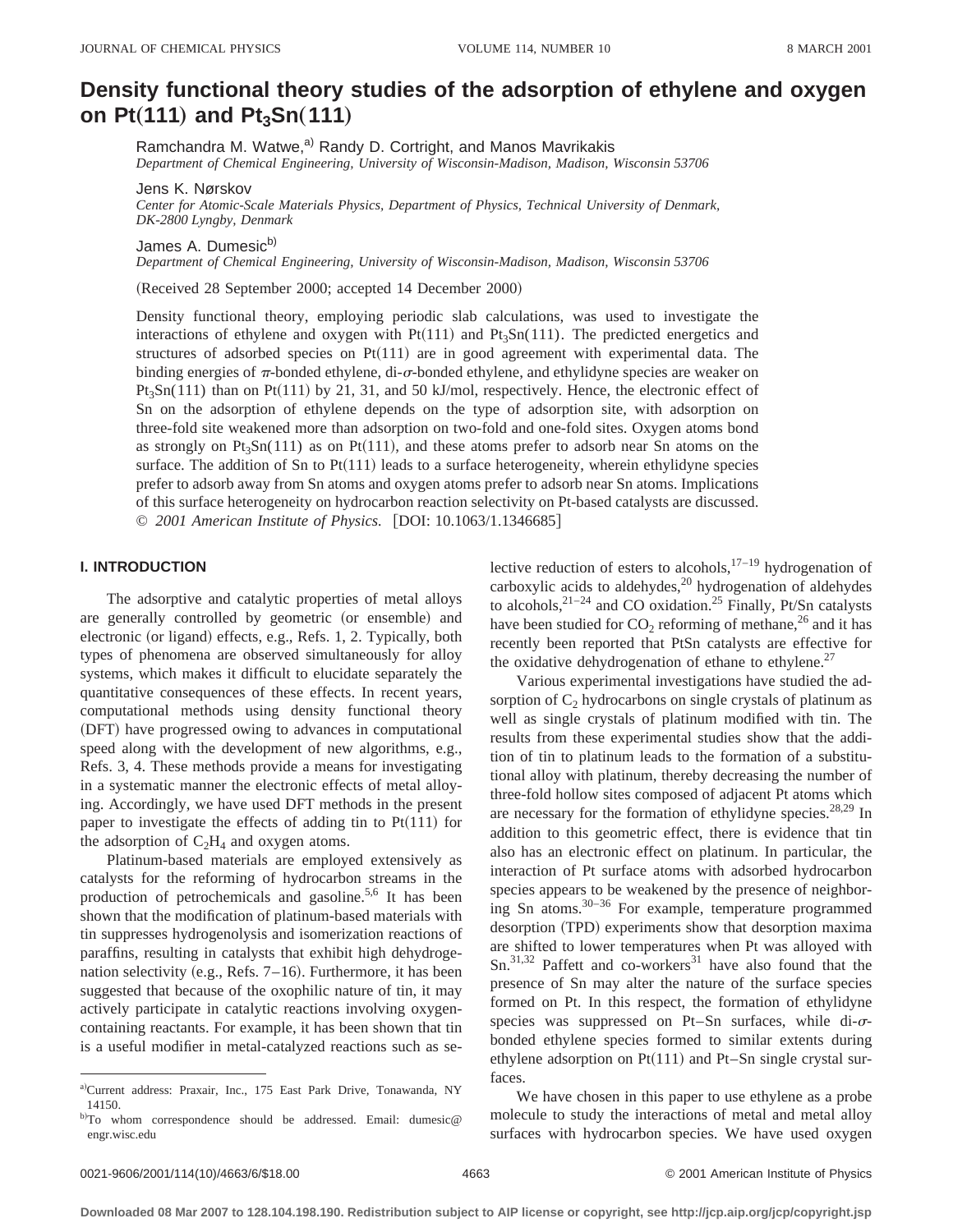

FIG. 1. Ball and stick models representing the periodic (a)  $Pt(111)$  and (b)  $Pt<sub>3</sub>Sn(111)$  slab, used for the calculations.

adsorption to probe interactions that may be relevant to understanding catalytic processes such as CO oxidation and NO*<sup>x</sup>* emissions control. We use periodic plane-wave calculations to study  $(111)$  surfaces of Pt and Pt<sub>3</sub>Sn. These calculations rigorously account for the electronic structure of a welldefined surface.

#### **II. COMPUTATIONAL DETAILS**

We have primarily used three-layer slabs of  $Pt(111)$  and  $Pt<sub>3</sub>Sn(111)$  periodically repeated in a super cell geometry with four equivalent layers of vacuum between successive metal slabs, as shown in Fig. 1. The top metal layer for these three-layer slabs is allowed to relax along with the adsorbate in these calculations, while the bottom two layers are kept fixed at the calculated bulk lattice constant. (The errors in the adsorption energies introduced by using three-layer slabs are within 10 kJ/mol, as shown by representative calculations on four-layer slabs). The calculated equilibrium lattice constant for Pt is 4.00 Å. The corresponding experimental value is 3.92 Å. $^{37}$  The calculated equilibrium lattice constant for the  $Pt_3Sn$  bulk alloy is 4.08 Å, while the experimental value is 4.00 $\AA$ <sup>38</sup>

We have used a  $2\times2$  unit cell to study the adsorption of various species, corresponding to  $\frac{1}{4}$  monolayer coverage. Adsorption occurs on one side of the slab. Ionic cores are described by ultrasoft pseudopotentials, $39$  and the Kohn–Sham one-electron valence states are expanded in a basis of plane waves with kinetic energies below 25 Ry. The surface Brillouin zone is sampled at 18 special *k*-points. The exchangecorrelation energy and potential are described by the generalized gradient approximation  $(PW-91).^{40,41}$  The selfconsistent PW-91 density is determined by iterative diagonalization of the Kohn–Sham Hamiltonian, Fermipopulation of the Kohn–Sham states ( $k_B T = 0.1$  eV), and Pulay mixing of the resulting electronic density. $42,43$  Total energies have been extrapolated to  $k_B T = 0$  eV. Test calculations for the chemisorption of atomic oxygen showed no need to use the spin polarized version of the exchangecorrelation functional.

### **III. RESULTS AND DISCUSSION**

#### **A. Pt** $(111)$  and Pt<sub>3</sub>Sn $(111)$

Figure 1 shows the three-layer slab used for periodic DFT calculations, consisting a total of 12 metal atoms in the supercell. To study the effect of Sn, we have replaced three Pt atoms in the supercell with Sn atoms one per layer of the slabs, as shown in Fig. 1. This  $Pt_3Sn(111)$  slab exhibits the fcc  $L1_2$  structure similar to Cu<sub>3</sub>Au structure, with each (111) plane containing 25 at. % Sn. This type of structure is shown by Pt<sub>3</sub>Sn.<sup>44</sup> Previous studies have indicated that the  $(111)$ surface of the  $Pt<sub>3</sub>Sn$  alloy is the same as given by simple truncation of the bulk structure.<sup>44</sup> The Pt<sub>3</sub>Sn alloy is a stable compound with heat of formation equal to  $-42$  kJ/mol.<sup>45</sup> The measured values of the work function of  $Pt(111)$  and the  $p(2\times2)$  surface of Pt<sub>3</sub>Sn(111) are 5.8 and 5.4 eV, respectively, indicating that the work function decreases with addition of Sn.46,47 Our calculated values of the work function of Pt $(111)$  and Pt<sub>3</sub>Sn(111) are 5.8 and 5.1 eV, respectively, in reasonable agreement with the experimental values.

We note that three-fold sites comprised of three adjacent Pt atoms are preserved on Pt<sub>3</sub>Sn(111) slabs. Hence, the DFT calculations probe the electronic effect of Sn atoms surrounding three-fold sites consisting of adjacent Pt atoms. Figure 2 shows schematic representations of the various adsorbates. The calculated values for the energetics of these species adsorbed on the Pt(111) and Pt<sub>3</sub>Sn(111) slabs are shown in Table I. It should be noted that several different types of two-fold and three-fold sites exist on  $Pt(111)$  and  $Pt<sub>3</sub>Sn(111)$ , depending on the position of atoms in the second layer, e.g., three-fold sites with fcc versus hcp configurations. The results in Table I correspond to those sites that lead to the strongest bonding for a given adsorbate. The relative bonding strengths for different adsorption sites will be addressed below.

We calculate that the addition of Sn to Pt leads to an expansion of the lattice by 2.1%, in agreement with the experimental value of 2.0%.<sup>38</sup> Bardi and co-workers have measured the outward buckling of Sn on the surface of Pt<sub>3</sub>Sn(111) to be  $0.21 \pm 0.08$  Å with reference to the plane passing through the platinum atoms, $38$  and we have calculated this value to be 0.19 Å. In general, the platinum atoms bonded to the adsorbate move upward upon adsorption, while the rest of the platinum or tin atoms move downward toward the metal slab.

#### **B. Ethylene on Pt** $(111)$  and Pt<sub>3</sub>Sn $(111)$

Various theoretical studies have addressed the adsorption of ethylene on platinum.<sup>48–55</sup> Table II shows a comparison of the calculated energetics and structural data with the corresponding experimental values. It has been shown that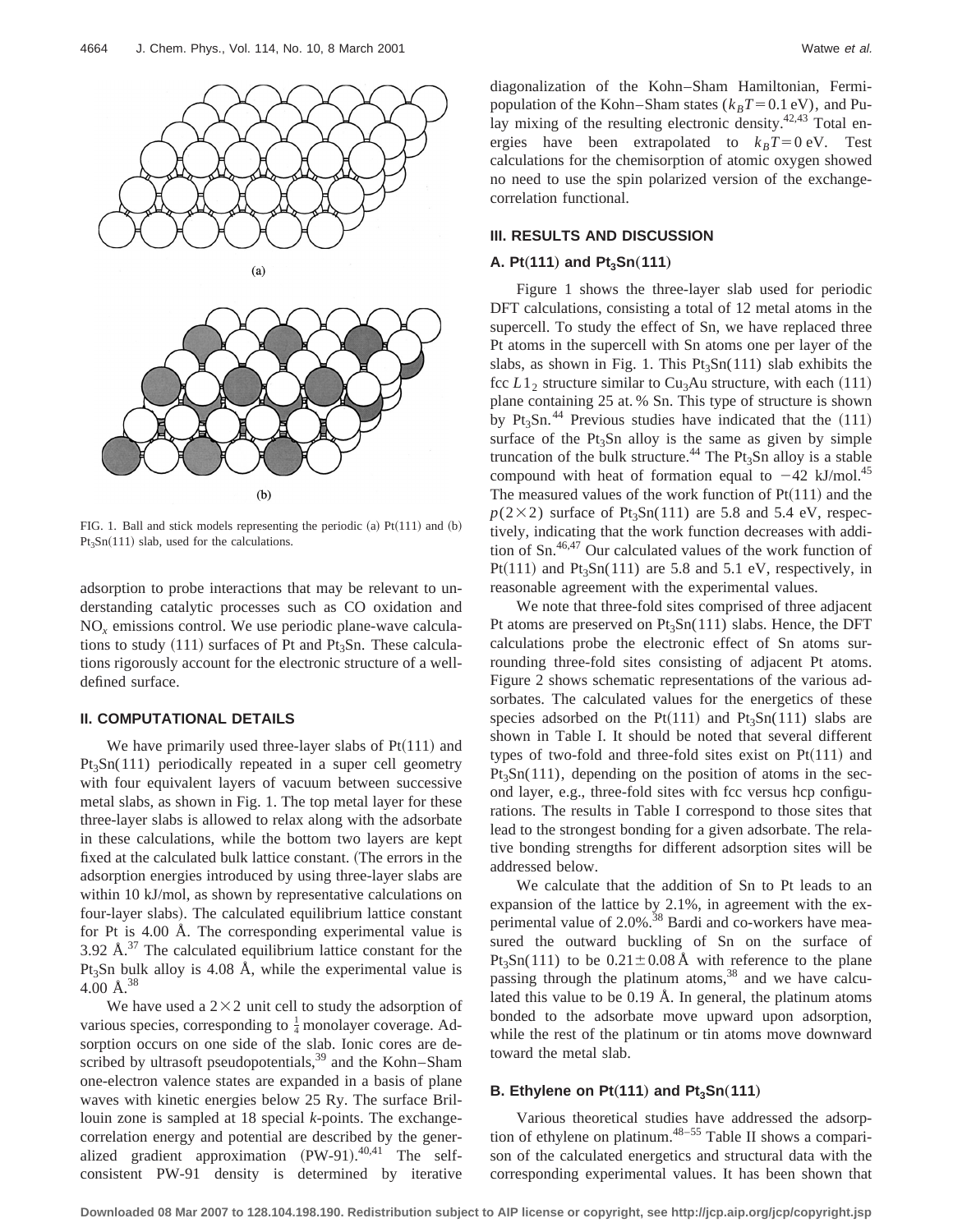

FIG. 2. Side and top views for adsorption of (a)  $\pi$ -bonded ethylene on an atop site,  $(b)$  di- $\sigma$ -bonded ethylene on a bridge site,  $(c)$  ethylidyne species on a three-fold site, and (d) oxygen in a three-fold site. Bond lengths are in Angstroms. The top and bottom numbers correspond to values on  $Pt(111)$ and  $Pt_3Sn(111)$ , respectively.

ethylene adsorbs as  $\pi$ -bonded species at low temperature and rehybridizes into di- $\sigma$ -bonded ethylene on Pt(111) at temperatures above 52 K.<sup>56,57</sup> This observation is in accord with the DFT result that di- $\sigma$ -bonded ethylene is more stable than  $\pi$ -bonded ethylene. Experimental studies of the interactions of ethylene with  $Pt(111)$  at temperatures above 280 K indicate that ethylene adsorbs dissociatively and rearranges such that the C–C axis is oriented perpendicular to the surface.<sup>58</sup> The resulting ethylidyne species prefers the three-fold site on  $Pt(111)$ . The bonding energetics at the hcp and fcc three-fold sites are equivalent, as shown in Fig. 3.

The energy changes for adsorption of ethylene to form  $\pi$ -bonded ethylene, di- $\sigma$ -bonded ethylene and ethylidyne species on Pt $(111)$  are  $-73$ ,  $-117$ , and  $-95$  kJ/mol, respectively. The corresponding values on  $Pt<sub>3</sub>Sn(111)$  are  $-52$ ,  $-86$ , and  $-45$  kJ/mol, respectively. Therefore, values on Pt<sub>3</sub>Sn<sup> $(111)$ </sup> are weaker than on Pt $(111)$  by 21, 31, and 50 kJ/mol, respectively. The weakening of the interaction of Pt surface atoms with adsorbed hydrocarbon species upon al-

TABLE I. Calculated changes in electronic energies (kJ/mol) for adsorption of ethylene and oxygen on Pt(111) and Pt<sub>3</sub>Sn(111) slabs.

| Reaction <sup>a</sup>                                              | Pt(111)   | $Pt_3Sn(111)$ | Difference |
|--------------------------------------------------------------------|-----------|---------------|------------|
| $C_2H_4$ +* $\Leftrightarrow$ * $C_2H_4(\pi)$                      | $-73$     | $-52$         | 21         |
| $C_2H_4 + * \Leftrightarrow *C_2H_4$ (di- $\sigma$ )               | $-117$    | $-86$         | 31         |
| $C_2H_4$ +* $\Leftrightarrow$ *CCH <sub>3</sub> +1/2H <sub>2</sub> | $-95^{b}$ | $-45^{\circ}$ | 50         |
| $2^*+O_2 \Leftrightarrow 2^*O$                                     | $-204$    | $-204$        | $\theta$   |

<sup>a</sup>The \* denotes either the Pt(111) or Pt<sub>3</sub>Sn(111) surface. The negative values in the first two columns correspond to an exothermic reaction. <sup>b</sup>The corresponding energy for four-layer slab is also  $-95$  kJ/mol.

<sup>c</sup>The corresponding energy for four-layer slab is  $-38$  kJ/mol.

loying with Sn has been observed in experimental studies.30–36,59

The electronic effect of tin on the adsorption of ethylene depends on the type of adsorption site. This dependence has important implications in the observed hydrocarbon chemistry on PtSn alloy catalysts. For example, we have recently combined results from experimental and theoretical investigations to interpret the observed reaction kinetics data for ethane hydrogenolysis over platinum,<sup>55,60,61</sup> which has been a probe reaction to investigate the reactivities of hydrocarbons over metal catalysts.62 In our studies, we conclude that the preferred reaction pathways for cleavage of C–C bond involve activated  $C_2H_5$  and CHCH<sub>3</sub> species, which occupy two-fold and three-fold sites, respectively. Upon addition of Sn, we predict that the activation barrier for the pathway over a three-fold site should be increased more than the pathway over a two-fold site. In agreement with these calculations, the observed catalytic activity of PtSn catalysts is lower than for Pt catalysts. We have also investigated isobutane dehydrogenation on Pt and PtSn catalysts.<sup>14,16,63</sup> The PtSn catalysts are more selective for dehydrogenation than Pt catalysts, since Sn inhibits isomerization, hydrogenolysis, and coking reactions. These latter reactions are generally believed to require multi-fold sites, at which our DFT calculations show that hydrocarbon species bond more weakly on PtSn compared to Pt.

Figures 3 and 4 show the calculated energies of adsorption of ethylidyne species on fcc (site  $A$ ) and hcp sites (site D) comprised of three adjacent Pt atoms on  $Pt(111)$  and  $Pt_3Sn(111)$  surfaces. We note that on the  $Pt_3Sn(111)$  surface, the hcp three-fold site has an underlying Sn atom. Ethylidyne species do not differentiate between these two sites on a  $Pt(111)$  surface, while they show a strong preference toward the hcp site on the  $Pt_3Sn(111)$  surface. Also, ethylidyne species do not adsorb strongly on three-fold sites containing a Sn atom. This reduction in the number of sites available for adsorption is a geometric effect of alloying an inactive metal like Sn with an active metal like Pt. In addition, our calculations show that Sn significantly weakens the bonding of ethylidyne species at three-fold sites (sites  $B, C$ ) containing three Pt atoms, which is an electronic effect. Thus it appears that the addition of Sn to  $Pt(111)$  simultaneously leads to geometric and electronic effects for the adsorption of ethylidyne species. Moreover, both of these effects are unfavorable for adsorption of ethylidyne species. Therefore, it appears that Sn is a particularly effective agent for suppressing the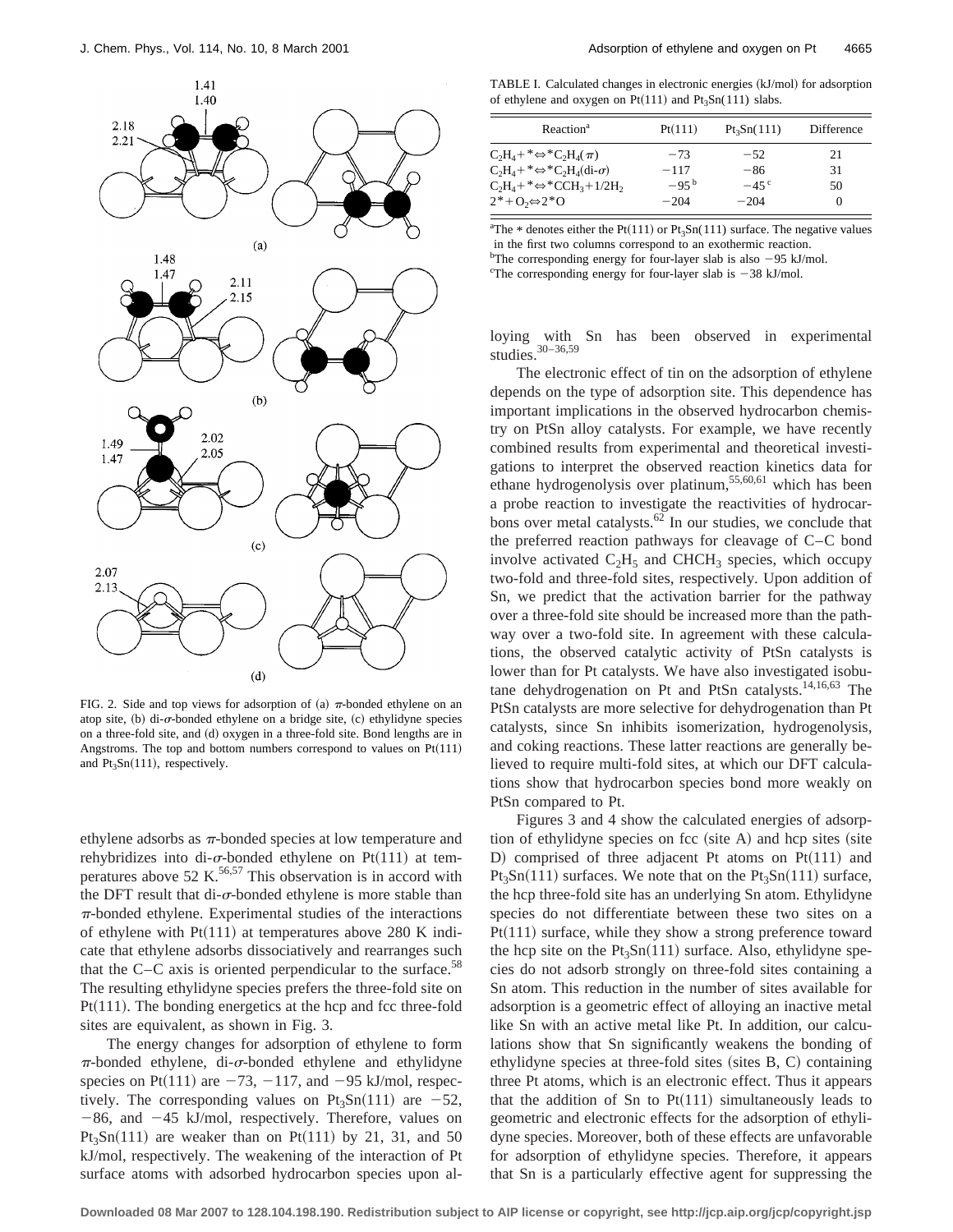TABLE II. Comparison with experimental data of calculated energetics and structures of adsorbed species on  $Pt(111)$ .

|                                                                                                                                            |            | Energy Change (kJ/mol)     | $C-C$ distance $(A)$ |                            |  |  |
|--------------------------------------------------------------------------------------------------------------------------------------------|------------|----------------------------|----------------------|----------------------------|--|--|
| Reaction <sup>a</sup>                                                                                                                      | Calculated | Experimental               | Calculated           | Experimental               |  |  |
| $* + C_2H_4 = *C_2H_4(\pi)$                                                                                                                | $-73$      | $-40b$                     | 1.41                 | 1.41 <sup>c</sup>          |  |  |
| $* + C_2H_4 = *C_2H_4(\text{di-}\sigma)$                                                                                                   | $-117$     | $-136^{d} - 120^{e}$       | 1.48                 | $1.48 - 1.52$ <sup>f</sup> |  |  |
| $2^* + C_2H_4 = ^*CCH_3 + ^*H$                                                                                                             | $-139$     | $-174$ , $8-160$ h         | 1.49                 | 1.50 <sup>1</sup>          |  |  |
| $2^*$ + O <sub>2</sub> = $2^*$ O                                                                                                           | $-204$     | $-160 - -190$ <sup>j</sup> |                      |                            |  |  |
| ${}^{\text{a}}$ The $*$ denotes the Pt(111) surface. The negative values in the first two columns correspond to an exothermic<br>reaction. |            |                            |                      |                            |  |  |
| <sup>b</sup> From Ref. 79.                                                                                                                 |            |                            |                      |                            |  |  |
| <sup>c</sup> From Ref. 80.                                                                                                                 |            |                            |                      |                            |  |  |
| $d_{\Gamma}$ n c os                                                                                                                        |            |                            |                      |                            |  |  |

d From Ref. 81. e From Ref. 82. f From Refs. 83, 84. g From Ref. 85. h From Ref. 82. i From Ref. 86.

j From Refs. 69, 87, 88.

formation of ethylidyne species on Pt, since the geometric and electronic effects work in the same direction.

It has been shown previously that the coupling of adsorbate states with metal *d*-electrons gives rise to trends in binding energies.<sup>64,65</sup> The calculated *d*-band centers for  $Pt(111)$ and Pt<sub>3</sub>Sn(111) are  $-2.50$  and  $-2.56$  eV below the Fermi level, respectively. From Fig.  $5(a)$ , we note that ethylidyne species bond more weakly on all sites on  $Pt<sub>3</sub>Sn(111)$  compared to  $Pt(111)$ , in agreement with the lower *d*-band center of the  $Pt_3Sn(111)$ . However, we note that the strong preference of the hcp site compared to the fcc site on  $Pt_3Sn(111)$ cannot be explained by the *d*-band center position alone, since the *d*-band center is the same for both sites. Site preferences generally depend not only on the *d*-band center but also on the band shape.<sup>66</sup> A more detailed analysis of this aspect of the problem will be presented elsewhere. $67$ 

## **C. Oxygen on Pt** $(111)$  and Pt<sub>3</sub>Sn $(111)$

The most stable location for oxygen atoms on  $Pt(111)$  is the fcc three-fold site, in agreement with previous experimental and theoretical studies. The calculated height of oxygen atoms above the Pt $(111)$  surface is 1.18 Å, in agreement with a LEED study which reported a value of 1.19  $\AA$ .<sup>68</sup> The calculated energies of dissociative adsorption of dioxygen are  $-204$  and  $-120$  kJ/mol on fcc and hcp three-fold sites, respectively. Since the calculated bond energy for gas phase dioxygen dissociation is 542 kJ/mol, the corresponding bind-



| 11 H |  |
|------|--|
|      |  |

| Reaction                                     | <b>Adsorption Site</b> |        |          |       |  |  |  |
|----------------------------------------------|------------------------|--------|----------|-------|--|--|--|
|                                              | А                      | Ð      | E        | F     |  |  |  |
|                                              | (fcc)                  | (hcp)  | (bridge) | (top) |  |  |  |
| $C_2H_4 +^* \Leftrightarrow ^*C_2H_4(\pi)$   |                        |        |          | $-73$ |  |  |  |
| $C_2H_4 + * \Leftrightarrow *C_2H_4$ (di-o)  |                        |        | $-117$   |       |  |  |  |
| $C_2H_4 + * \Leftrightarrow *CCH_3 + 1/2H_2$ | -95                    | -95    |          |       |  |  |  |
| $2^*+0_2 \Leftrightarrow 2^*0$               | $-204$                 | $-120$ |          |       |  |  |  |

FIG. 3. Schematic diagram of various adsorption sites available on  $Pt(111)$ and the corresponding changes in energies upon adsorption  $(kJ/mol)$ .



 $Pt_3Sn(111)$ 

| <b>Reaction</b>                                           | <b>Adsorption Site</b> |        |        |       |     |       |     |
|-----------------------------------------------------------|------------------------|--------|--------|-------|-----|-------|-----|
|                                                           | А                      | в      | C      | Ð     | E   | F     | G   |
| $C_2H_4 +^* \Leftrightarrow ^*C_2H_4(\pi)$                |                        |        |        |       |     | $-52$ |     |
| $C_2H_4$ + * $\Leftrightarrow$ * $C_2H_4$ (di- $\sigma$ ) |                        |        |        |       | -86 |       | -66 |
| $C_2H_4 + * \Leftrightarrow *CCH_3 + 1/2H_2$              | $-11$                  | 41     | 34     | $-45$ |     |       |     |
| $2^* + 0_2 \Leftrightarrow 2^*0$                          | $-62$                  | $-120$ | $-204$ | $-98$ |     |       |     |

FIG. 4. Schematic diagram of various adsorption sites available on  $Pt<sub>3</sub>Sn(111)$  and the corresponding changes in energies upon adsorption (kJ/ mol). Gray circles represent the Sn atoms.

**Downloaded 08 Mar 2007 to 128.104.198.190. Redistribution subject to AIP license or copyright, see http://jcp.aip.org/jcp/copyright.jsp**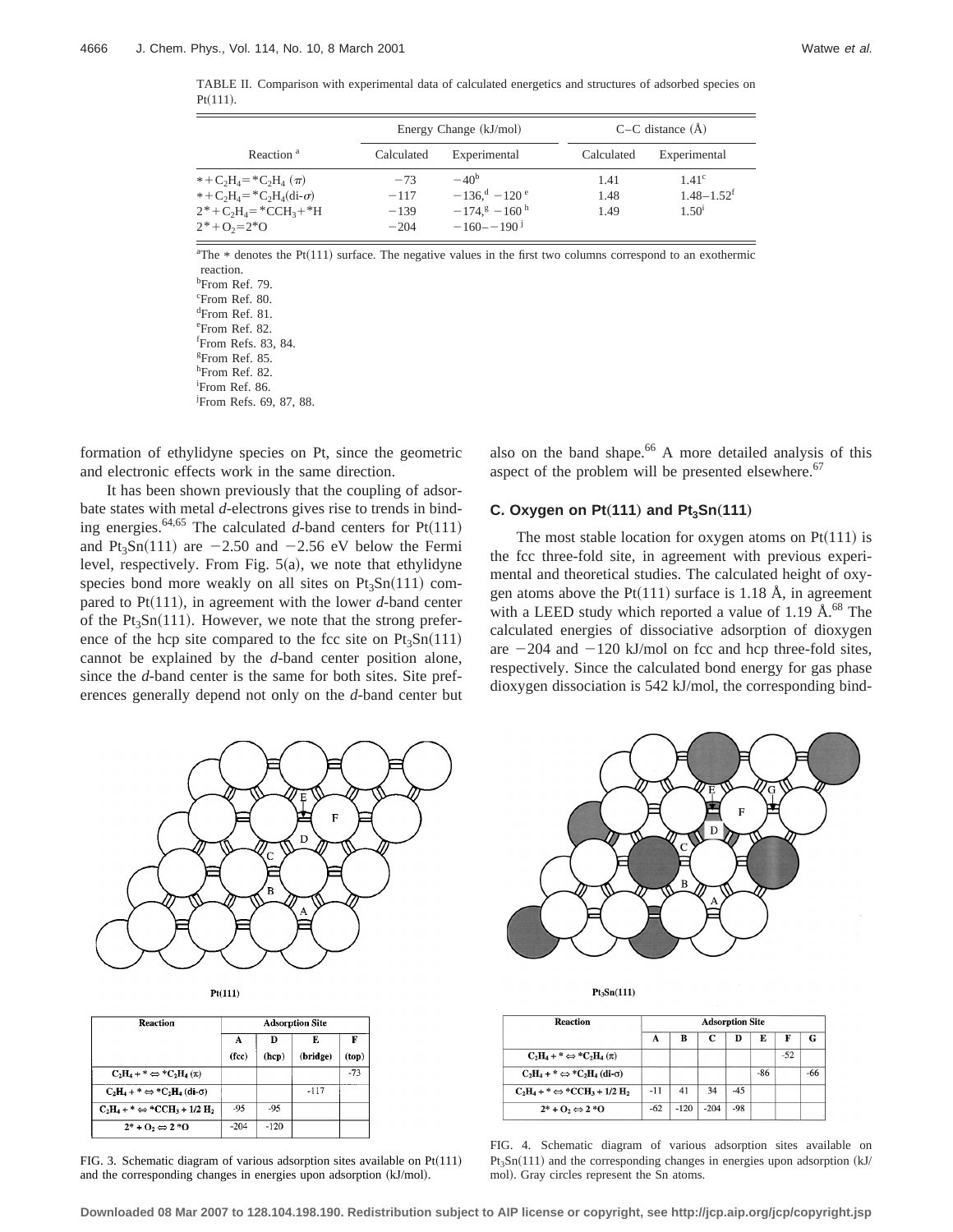

FIG. 5. The tin induced heterogeneity in the adsorption strengths: (a) energy change upon adsorption of ethylene to form gas phase dihydrogen and ethylidyne species, and (b) energy change upon dissociative adsorption of dioxygen, on Pt $(111)$  (continuous line) and Pt<sub>3</sub>Sn $(111)$  (dashed line). A, B, C, and D refer to site labels, as given in Figs. 3 and 4.

ing energies for oxygen atoms at fcc and hcp three-fold sites are calculated to be  $-373$  and  $-331$  kJ/mol, respectively. We have calculated that oxygen atoms bond significantly more strongly (by 50 kJ/mol) at a coverage of  $1/6$  ML compared to 1/4 ML investigated in this study. This result is in agreement with results from microcalorimetric studies, which show a decrease in the heat of oxygen adsorption by 100 kJ/mol from zero to  $1/4$  ML oxygen coverage.<sup>69</sup> Several theoretical studies using slab approaches have been performed to investigate the interactions of oxygen atoms on Pt $(111)$ .<sup>64,70–77</sup> Previous theoretical studies have predicted that adsorption of oxygen atoms is favored by 48  $kJ/mol^{73}$ and 64 kJ/mol<sup>71</sup> at the fcc three-fold site compared to the hcp three-fold site, in agreement with the difference of 42 kJ/mol calculated in the present study. Bleakley and Hu calculated the binding energy of atomic oxygen to be  $-428$  kJ/mol.<sup>75</sup>

Adsorption of oxygen atoms on  $Pt_3Sn(111)$  is favored at an fcc three-fold site (site  $C$ ) consisting of one tin atom and two platinum atoms, as shown in Fig. 4. The calculated energy of dissociative dioxygen adsorption is  $-204$  kJ/mol, which is same as that calculated for fcc three-fold sites on Pt $(111)$ . A recent TPD study of Pt/Sn alloys oxidized by ozone indicates that the activation energy for  $O_2$  desorption increases from 210 kJ/mol on  $Pt(111)$  to 280 kJ/mol on Pt<sub>3</sub>Sn(111) at low oxygen coverages  $(<0.3$ ).<sup>78</sup> The difference in the desorption energies was attributed to the difference in Pt–O and Sn–O bond strengths, which were calculated to be 334 and 531 kJ/mol, respectively.<sup>78</sup>

From Fig.  $5(b)$  we see that oxygen atoms bind more weakly at three-fold sites containing three Pt atoms  $(site A)$ on  $Pt<sub>3</sub>Sn(111)$  than on  $Pt(111)$ , in agreement with the lower *d*-band center of  $Pt_3Sn(111)$ . However, we note that the favorable Sn–O interaction compensates for the decrease in bonding energy caused by the lower *d*-band center of Pt, and oxygen atoms thus bind as strongly on  $Pt_3Sn(111)$  as on  $Pt(111)$  (site C). In general, we find that oxygen atoms prefer to adsorb near Sn atoms on the surface, while ethylidyne species prefer to adsorb away from Sn atoms on the surface. This arrangement suggests a favorable situation for coadsorption of the two species, since each species prefers to adsorb on a different type of site.

#### **IV. CONCLUSIONS**

We have investigated the electronic effects of adding Sn to  $Pt(111)$  on the binding energies of ethylene and oxygen. The decrease in the binding energy of ethylene on  $Pt_3Sn(111)$  compared to  $Pt(111)$  depends on the type of adsorption site. This decrease is most significant for adsorption at three-fold sites (ethylidyne species), followed by two-fold sites (di- $\sigma$  bonded ethylene), and one-fold sites ( $\pi$ -bonded ethylene). Overall, tin appears to be a particularly effective agent for suppressing the formation of ethylidyne species on Pt. On the other hand, oxygen atoms prefer to segregate near Sn centers on the  $Pt_3Sn(111)$  surface. Furthermore, oxygen atoms bind as strongly on  $Pt_3Sn(111)$  as on  $Pt(111)$ . Accordingly, the addition of Sn to  $Pt(111)$  leads to a surface heterogeneity, wherein ethylidyne species prefer to adsorb away from Sn atoms and oxygen atoms prefer to adsorb near Sn atoms.

#### **ACKNOWLEDGMENTS**

We acknowledge financial support for this research by the National Science Foundation. We thank Dr. Lars Hansen for help with the density functional total energy code. The center for Atomic-scale Materials Physics (CAMP) is sponsored by the Danish Research Foundation.

- <sup>1</sup> J. H. Sinfelt, *Bimetallic Catalysts: Discoveries, Concepts and Applications* (Wiley, New York, 1983).
- 2W. M. H. Sachtler, in *Handbook of Heterogeneous Catalysis*, Vol. 3, edited by G. Ertl, H. Knozinger, and J. Weitkamp (VCH, Weinheim, Germany, 1997), pp. 1077-1084.
- $3^3$ M. Neurock and R. A. van Santen, Catal. Today  $50$ , 445 (1999).
- <sup>4</sup> J. K. Norskov, Stud. Surf. Sci. Catal. **122**, 3 (1999).
- 5B. C. Gates, J. R. Katzer, and G. C. A. Schuit, *Chemistry of Catalytic*  $Processes$  (McGraw-Hill, New York, 1979).
- 6C. N. Satterfield, *Heterogeneous Catalysis in Industrial Practice*, 2nd ed. (McGraw-Hill, New York, 1991).
- $7$ T. Imai and C. W. Hung, U.S. PAT. 4,430,517 (1983).
- ${}^{8}$ F. M. Brinkmeyer and D. F. Rohr, U.S. Patent 4,866,211 (1987).
- $9^9$ S. J. Miller, U.S. PAT. 4,727,216 (1986).
- 10D. E. Resasco and G. L. Haller, Catalysis, Royal Society of Chemistry **11**, 379 (1994).
- <sup>11</sup> S. M. Stagg, C. A. Querini, W. E. Alvarez, and D. E. Resasco, J. Catal. 168, 75 (1997).
- <sup>12</sup>P. Mériaudeau, C. Naccache, A. Thangaraj, C. L. Bianchi, R. Carli, V. Vishvanathan, and S. Narayanan, J. Catal. **154**, 345 (1995).
- <sup>13</sup> R. D. Cortright and J. A. Dumesic, J. Catal. **157**, 576 (1995).
- <sup>14</sup>R. D. Cortright and J. A. Dumesic, Appl. Catal., A **129**, 101 (1995).
- 15R. D. Cortright, D. Bergene, P. Levin, M. Natal-Santiago, and J. A. Dumesic, in *11th International Conference of Catalysis—40th Anniver-*